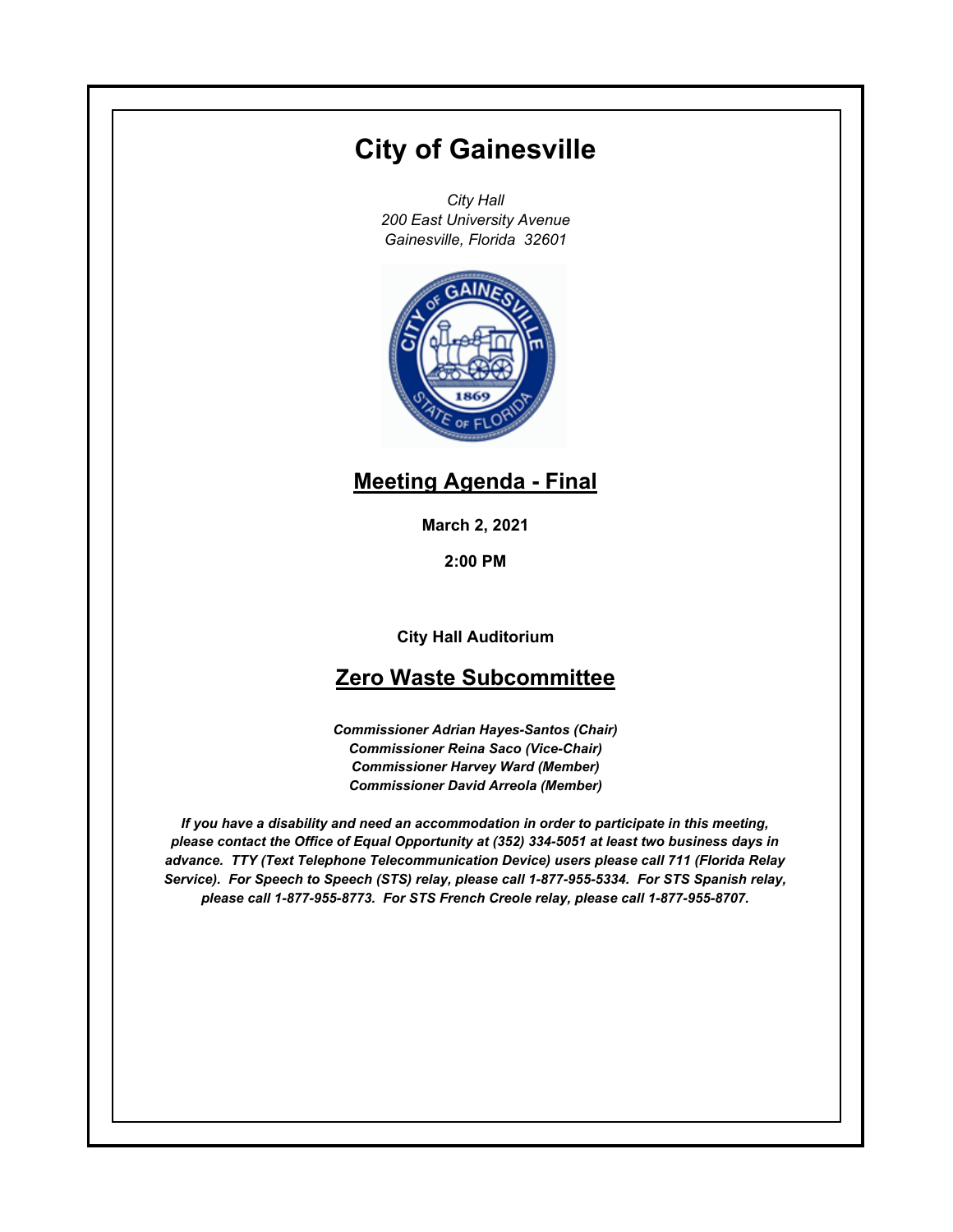## **CALL TO ORDER**

**ROLL CALL**

**ADOPTION OF THE AGENDA**

**APPROVAL OF MINUTES**

[200853.](http://gainesville.legistar.com/gateway.aspx?m=l&id=/matter.aspx?key=32396)

## **Approval of Minutes from the February 2, 2021 Zero Waste Subcommittee Meeting (B)**

**RECOMMENDATION** *The Zero Waste Subcommittee approve the February 2, 2021 minutes.*

[200853\\_Minutes 020221 Zero Waste\\_20210302](http://Gainesville.legistar.com/gateway.aspx?M=F&ID=c4cd86cb-a2b5-4ce5-9d72-fbd6b45b39f8.pdf)

#### **DISCUSSION OF PENDING REFERRALS**

| 200551. | Discussion of Glitter and Plastic Confetti Ban (B)                                                                                                                                                                                                                                                         |                                                                                                                                                                                                                                                                                                                |                                                                                                         |  |
|---------|------------------------------------------------------------------------------------------------------------------------------------------------------------------------------------------------------------------------------------------------------------------------------------------------------------|----------------------------------------------------------------------------------------------------------------------------------------------------------------------------------------------------------------------------------------------------------------------------------------------------------------|---------------------------------------------------------------------------------------------------------|--|
|         |                                                                                                                                                                                                                                                                                                            | Explanation: At the request of the Zero Waste Subcommittee, staff review policies<br>regarding the regulation of glitter and plastic confetti and staff will make a<br>presentation.<br>On 12/8/2020 staff presented information about single use plastics in the<br>community to the Zero Waste Subcommittee. |                                                                                                         |  |
|         |                                                                                                                                                                                                                                                                                                            |                                                                                                                                                                                                                                                                                                                |                                                                                                         |  |
|         | On 1/19/2021 staff presented information about single use accessories.<br>At that meeting, Subcommittee members requested additional<br>information on the regulation of glitter and plastic confetti.<br>Staff will present findings.<br>Fiscal Note: There is no fiscal impact associate with this item. |                                                                                                                                                                                                                                                                                                                |                                                                                                         |  |
|         |                                                                                                                                                                                                                                                                                                            |                                                                                                                                                                                                                                                                                                                |                                                                                                         |  |
|         |                                                                                                                                                                                                                                                                                                            |                                                                                                                                                                                                                                                                                                                |                                                                                                         |  |
|         | <b>RECOMMENDATION</b>                                                                                                                                                                                                                                                                                      |                                                                                                                                                                                                                                                                                                                | The Zero Waste Subcommittee: 1) hear staff<br>presentation; and 2) provide direction as<br>appropriate. |  |
|         | <b>Legislative History</b>                                                                                                                                                                                                                                                                                 |                                                                                                                                                                                                                                                                                                                |                                                                                                         |  |
|         | 12/8/20                                                                                                                                                                                                                                                                                                    | Zero Waste<br>Subcommittee                                                                                                                                                                                                                                                                                     | Approved, as shown above - See Motion(s)                                                                |  |
|         | 1/19/21                                                                                                                                                                                                                                                                                                    | Zero Waste<br>Subcommittee                                                                                                                                                                                                                                                                                     | Approved as shown above (See Motion)                                                                    |  |